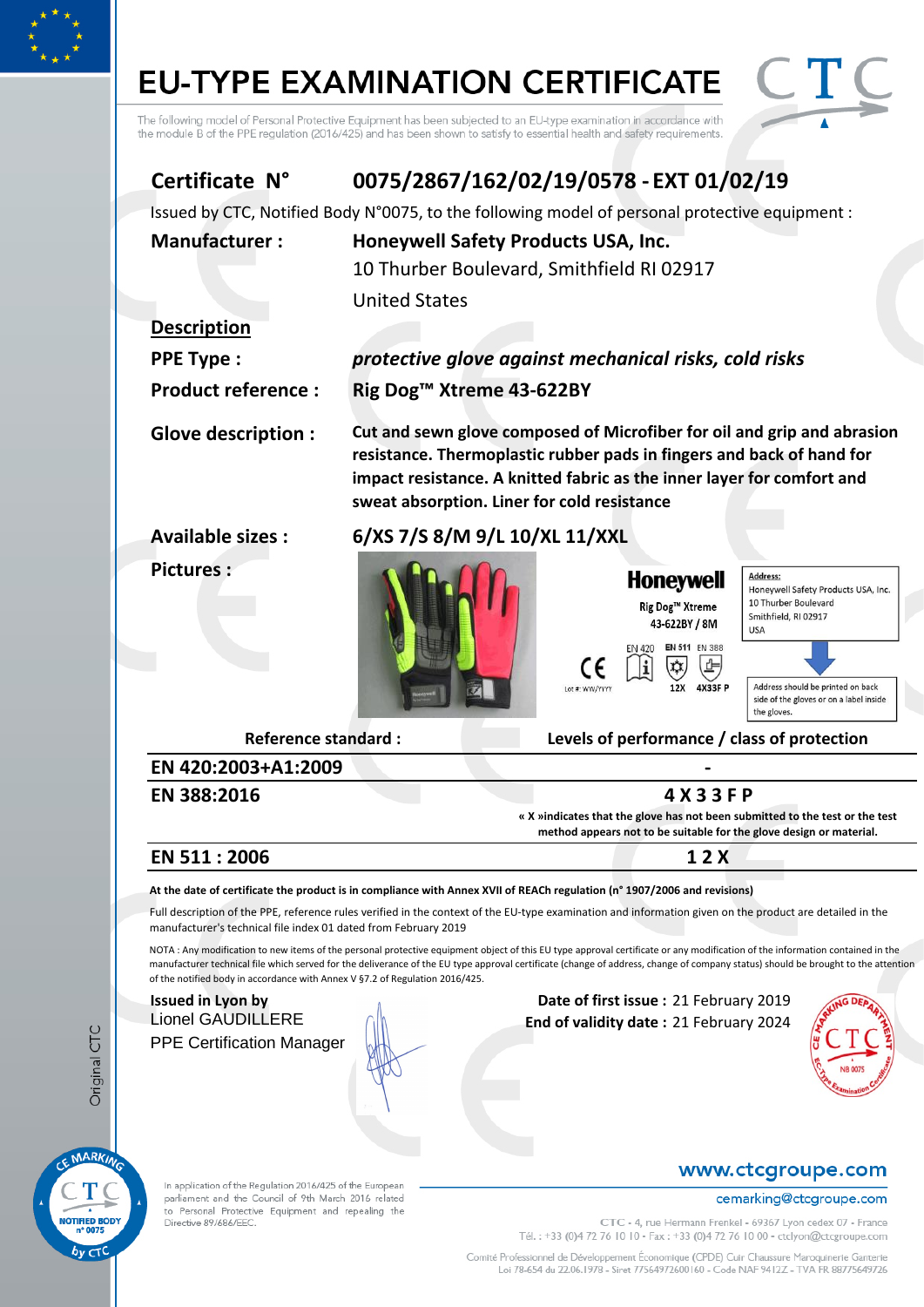**Honeywell Safety Products USA, Inc.**

# **MANUFACTURER<del>ES</del>** TECHNICAL FILE TO THE **PPE REGULATION 2016/425**

| Reference of the product    | ÷ |               | Rig Dog: Xtreme 43-622BY |
|-----------------------------|---|---------------|--------------------------|
| <b>Article code</b>         | ٠ |               |                          |
| <b>Technical file index</b> | ÷ | 01            |                          |
| Last update                 |   | February 2019 |                          |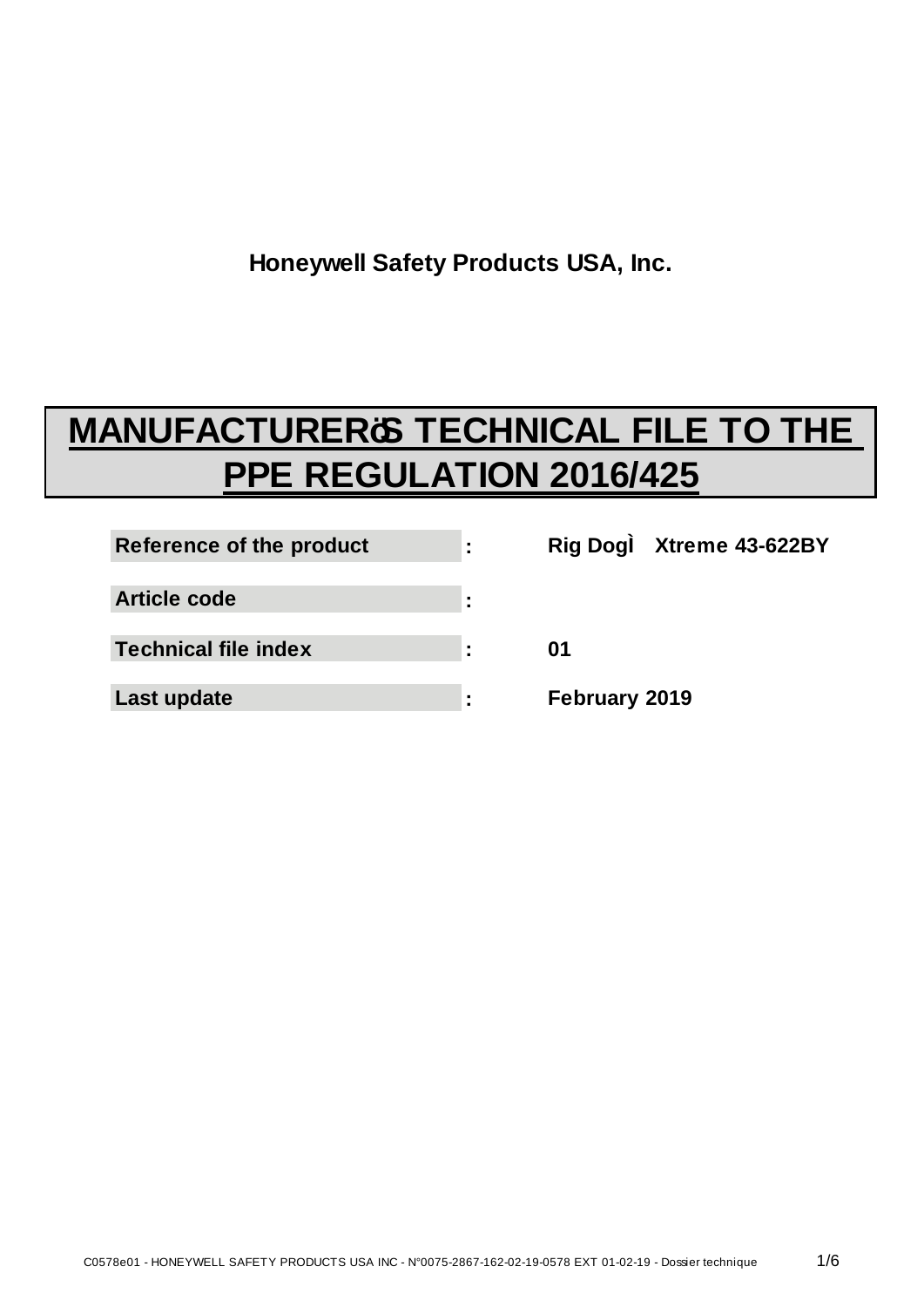# **IDENTIFICATION**

| Reference of the product: | Rig Dogi Xtreme 43-622BY |  |
|---------------------------|--------------------------|--|
| Article code:             |                          |  |
| Minor Variant             | Rig Dogi Xtreme 43-612BY |  |
| Technical file index:     | በ1                       |  |
| Last update:              | February 2019            |  |

## **Manufacturer :**

Honeywell Safety Products USA, Inc.

10 Thurber Boulevard, Smithfield RI 02917

#### United States

tel : fax : 716 827 1419 716 827 1455

#### **Factory :**

Huihong (Nantong) Safety Products Co., Ltd

No.108 Huaihe Road, Rudong New Development Zoon, Nantong City, Jiangsu Province, China

#### China

tel: fax: +86 513 84536066 +86 513 84129009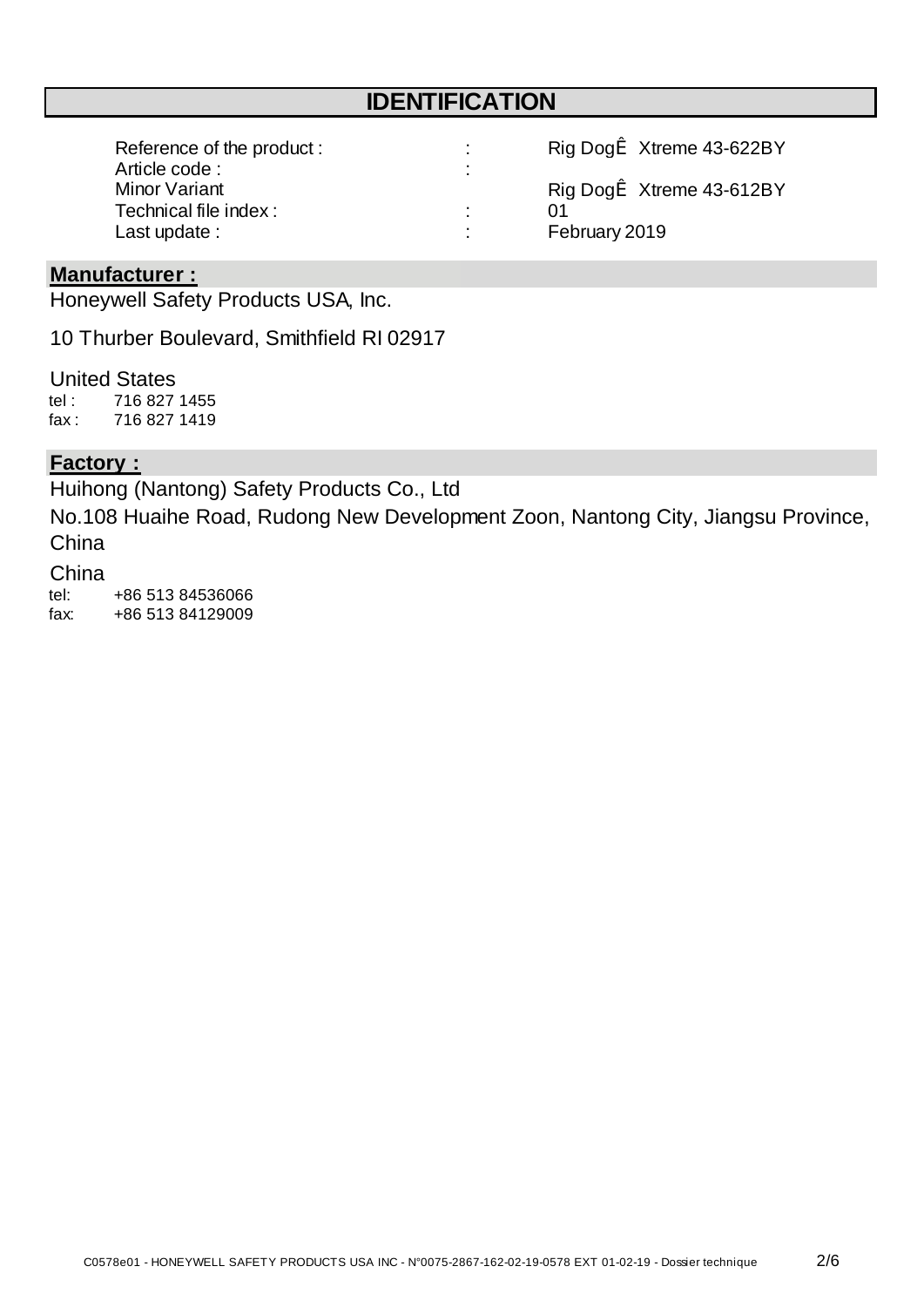# **GLOVE DESCRIPTION**

#### **General glove description :**

Cut and sewn glove composed of Microfiber for oil and grip and abrasion resistance. Thermoplastic rubber pads in fingers and back of hand for impact resistance. A knitted fabric as the inner layer for comfort and sweat absorption. Liner for cold resistance

type of coating finish : no coating

## **Visual description (picture back and palm sides) :**



#### **Field of use**

Rigging, Warehouse, Mining, Heavy Duty Industry, Hand Tools, Mechanic, Parts Handling Fabrication, Heavy Construction, Automotive, Heavy Machinery, Railway

| Risk assessment (Essential Health and Safety Requirement. Annex II - PPE Regulation) |                                                                           |                   |                        |  |
|--------------------------------------------------------------------------------------|---------------------------------------------------------------------------|-------------------|------------------------|--|
|                                                                                      |                                                                           | <b>Applicable</b> | Covered by             |  |
|                                                                                      |                                                                           |                   | Standard               |  |
| $\S_1$                                                                               | Requirements defined in the Annex II §1 are applicable to all PPE         |                   | Instruction for use    |  |
|                                                                                      |                                                                           |                   | Marking                |  |
|                                                                                      |                                                                           |                   | Standard               |  |
| \$1.4\$                                                                              | Manufacturer's instructions and information is available                  | ш                 | Instruction for use    |  |
|                                                                                      |                                                                           |                   | $\blacksquare$ Marking |  |
|                                                                                      |                                                                           |                   | Standard               |  |
| §2.5                                                                                 | PPE which may be caught up during use                                     | м                 | Instruction for use    |  |
|                                                                                      |                                                                           |                   | Marking                |  |
|                                                                                      | PPE bearing one or more identification markings or indicators directly or |                   | Standard               |  |
| §2.12                                                                                | indirectly relating to health and safety                                  |                   | Instruction for use    |  |
|                                                                                      |                                                                           |                   | Marking                |  |
|                                                                                      |                                                                           |                   | Standard               |  |
| §3.3                                                                                 | The PPE is intended to protect against mechanical injuries                |                   | Instruction for use    |  |
|                                                                                      |                                                                           |                   | Marking                |  |
|                                                                                      | <b>Protection against cold</b>                                            |                   | Standard               |  |
| §3.7                                                                                 |                                                                           |                   | Instruction for use    |  |
|                                                                                      |                                                                           |                   | Marking                |  |

## **Available sizes :**

| Minimum length of glove (mm) | <b>Sizes</b> |
|------------------------------|--------------|
| 220                          | 6/XS         |
| 230                          | 7/S          |
| 240                          | 8/M          |
| 250                          | 9/L          |
| 260                          | 10/XL        |
|                              | 11/XXL       |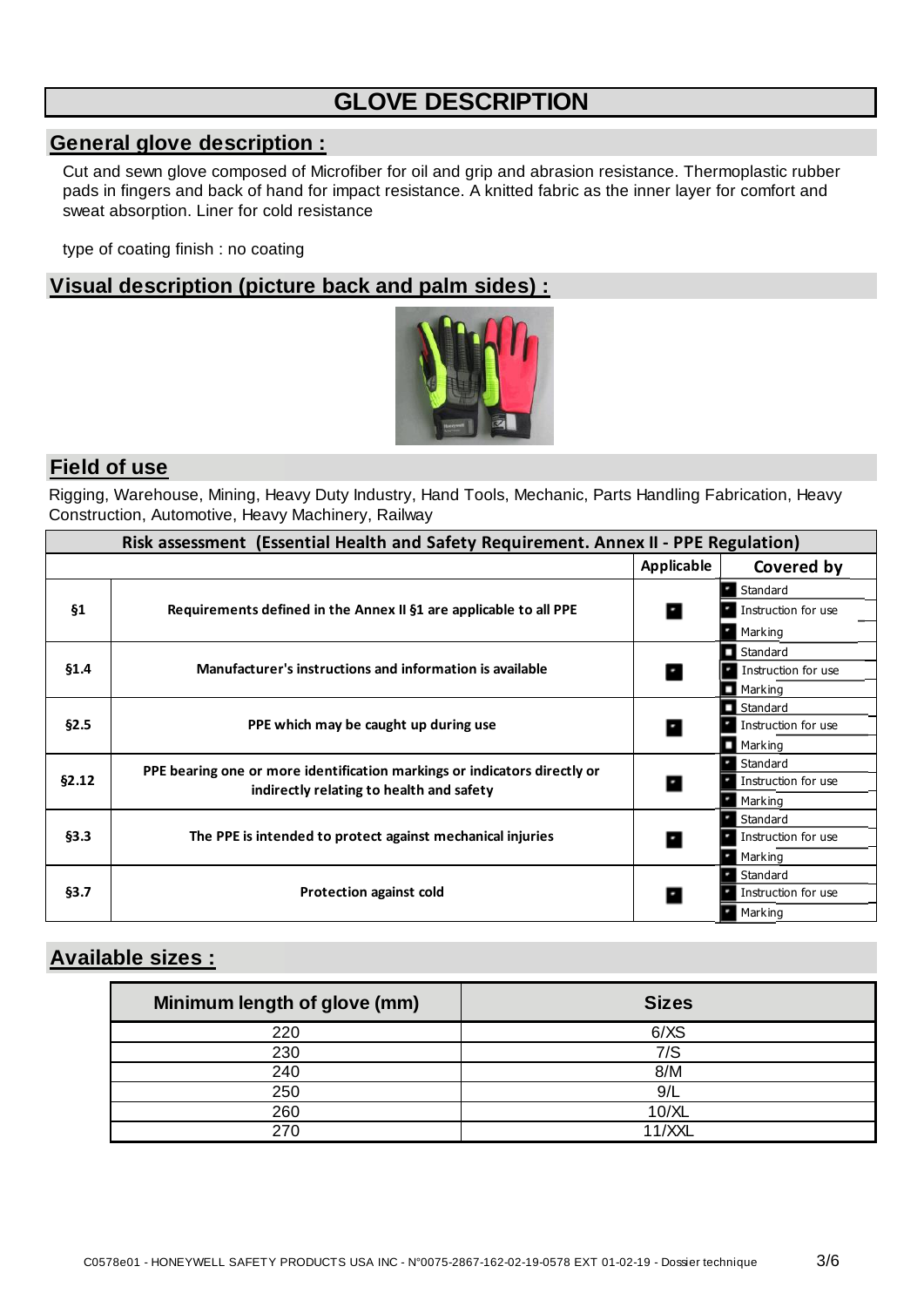## **Glove constitution :**

|                | Reference | Color                                           | <b>Material</b>                                                                                   | Surfacic<br>mass | Gauges | <b>Thickness</b> |
|----------------|-----------|-------------------------------------------------|---------------------------------------------------------------------------------------------------|------------------|--------|------------------|
|                |           | Red                                             | 60% Cationic Dyeing Polyester, 20%<br>Polyester, 20%Thermoplastic<br>polyurethane (+TPU Membrane) |                  |        |                  |
| Palm           |           | white                                           | 49% Aramid1414,<br>Yellow and 25% Polyester,<br>11% Glass fiber,<br>15% Steel fiber               |                  |        |                  |
|                |           | <b>Black</b><br>White                           | Polyester 100%                                                                                    |                  |        |                  |
|                |           | <b>Black</b>                                    | 60% Polypropylene, 40% Polyester<br>Polyester 92%<br>Spandex 8%                                   |                  |        |                  |
| <b>Back</b>    |           | Dark grey,<br>light grey<br>and bright<br>green | Thermal Plastic Rubber (100%<br>polyester fabric inside)                                          |                  |        |                  |
| Lining         |           | <b>Black</b>                                    | 84% Blended polyester,<br>16% Polyurethane                                                        |                  |        |                  |
|                |           | <b>Black</b>                                    | 80% Polyester,<br>20% Polyurethane                                                                |                  |        |                  |
|                |           | <b>Black</b>                                    | 60% Neoprene,<br>40% Nylon                                                                        |                  |        |                  |
| Cuff           |           | Drak gray                                       | <b>Thermal Plastic Rubber</b>                                                                     |                  |        |                  |
|                |           | and light<br>Drak gray<br>and light             | <b>Thermal Plastic Rubber</b>                                                                     |                  |        |                  |
|                |           | <b>Black</b>                                    | 60% Nylon, 40% Polyester                                                                          |                  |        |                  |
| <b>Binding</b> |           | <b>Black</b>                                    | 88% Nylon, 12% Spandex                                                                            |                  |        |                  |

# **PROTECTION SCOPE**

This glove meets the essential requirements of the Personal Protective Equipment Regulation 2016/425.

This glove is designed for against mechanical risks, cold risks.

It is a category II product.

## **GENERAL REQUIREMENTS**

## **Standard EN 420 : 2003 + A1 : 2009**

1 Size : conform Dexterity :

At the date of certificate the product is in compliance with Annex XVII of REACh regulation (n° 1907/2006 and revisions)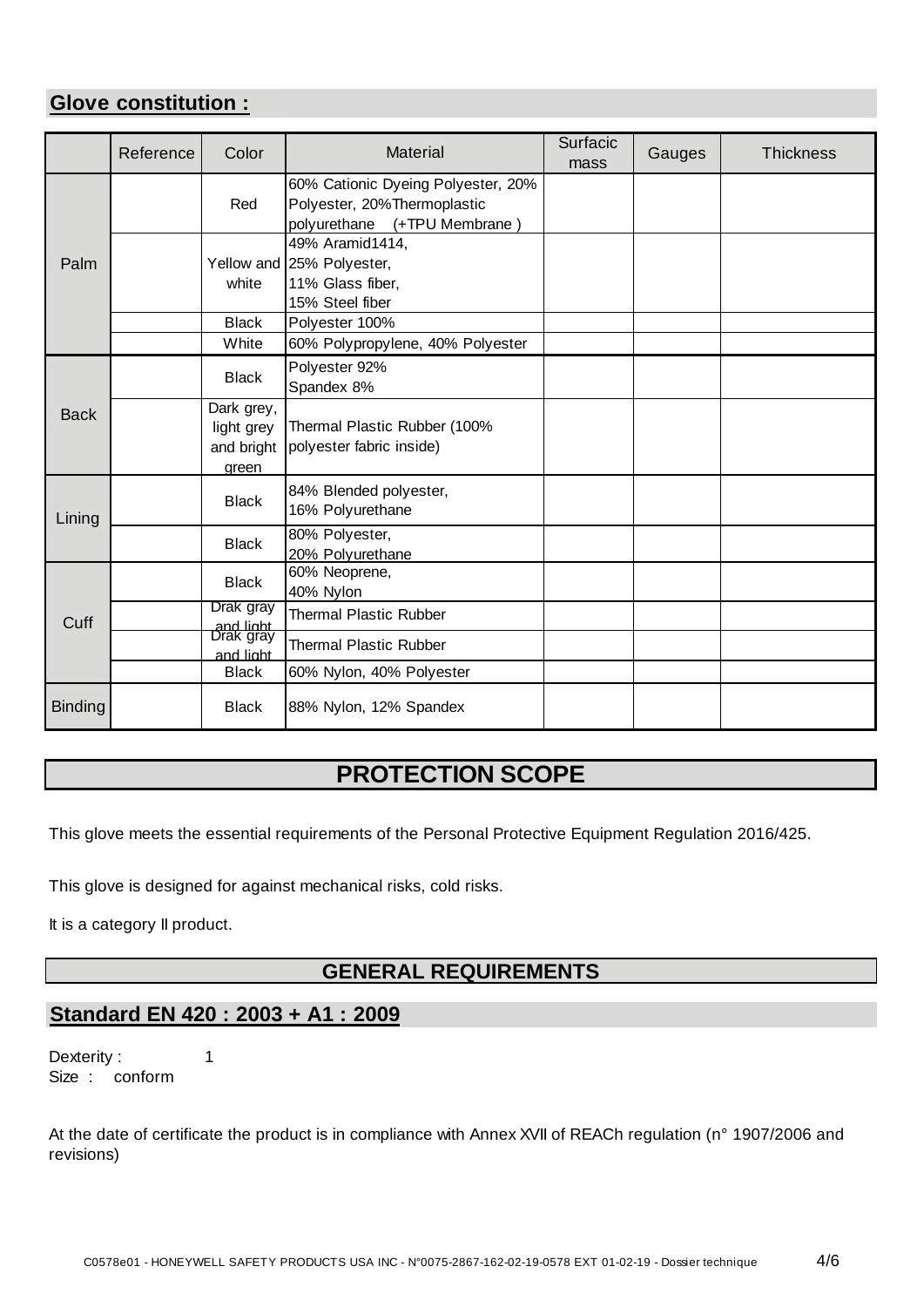## **SPECIFIC REQUIREMENTS AND PERFORMANCE LEVELS**

## **Mechanical hazard EN 388 : 2016**

| <b>Protection offered</b>            | <b>Performance levels</b> |
|--------------------------------------|---------------------------|
| Abrasion resistance                  |                           |
| <b>Blade cut resistance</b>          |                           |
| Tear strength resistance             |                           |
| Puncture resistance                  |                           |
| Cut Resistance method (EN ISO 13997) |                           |
| <b>Impact Protection</b>             |                           |

Impact protection is claimed on the following areas : Back metacarpal knuckles

The levels of performance have been measured on the palm (except Impact Protection)

« X » indicates that the glove has not been submitted to the test or the test method appears not to be suitable for the glove design or material.

## **Cold hazard EN 511 : 2006**

|                                              | <b>Minimum</b> | Performance obtained |
|----------------------------------------------|----------------|----------------------|
| Abrasion resistance                          |                |                      |
| Tear strength                                |                |                      |
| Flexibility behaviour for coated materials   | no crack       | not conform          |
| Extreme cold flexibility for glove resistant | no crack       | not conform          |
| Convective cold                              |                |                      |
| Contact cold                                 |                |                      |
| <b>Water penetration</b>                     | 0 or 1         |                      |

# **TEST REPORTS**

| Laboratory                  | CTC                                                                                                                                  | Other |
|-----------------------------|--------------------------------------------------------------------------------------------------------------------------------------|-------|
| $EN$ 420 +<br>innocuousness | S180809855_2, S180809983_1<br>PHA, Azo Dye<br>S180911937_1 Binding<br>S180709480_1 Sizing & Dexterity<br>D190102063_1 Azo Dye lining |       |
| <b>EN 388</b>               | S180809855 2                                                                                                                         |       |
| <b>EN 511</b>               | S180809855 2                                                                                                                         |       |
| Other                       | S180911937_1 Binding<br>S180809855 2<br>S180809983 1                                                                                 |       |